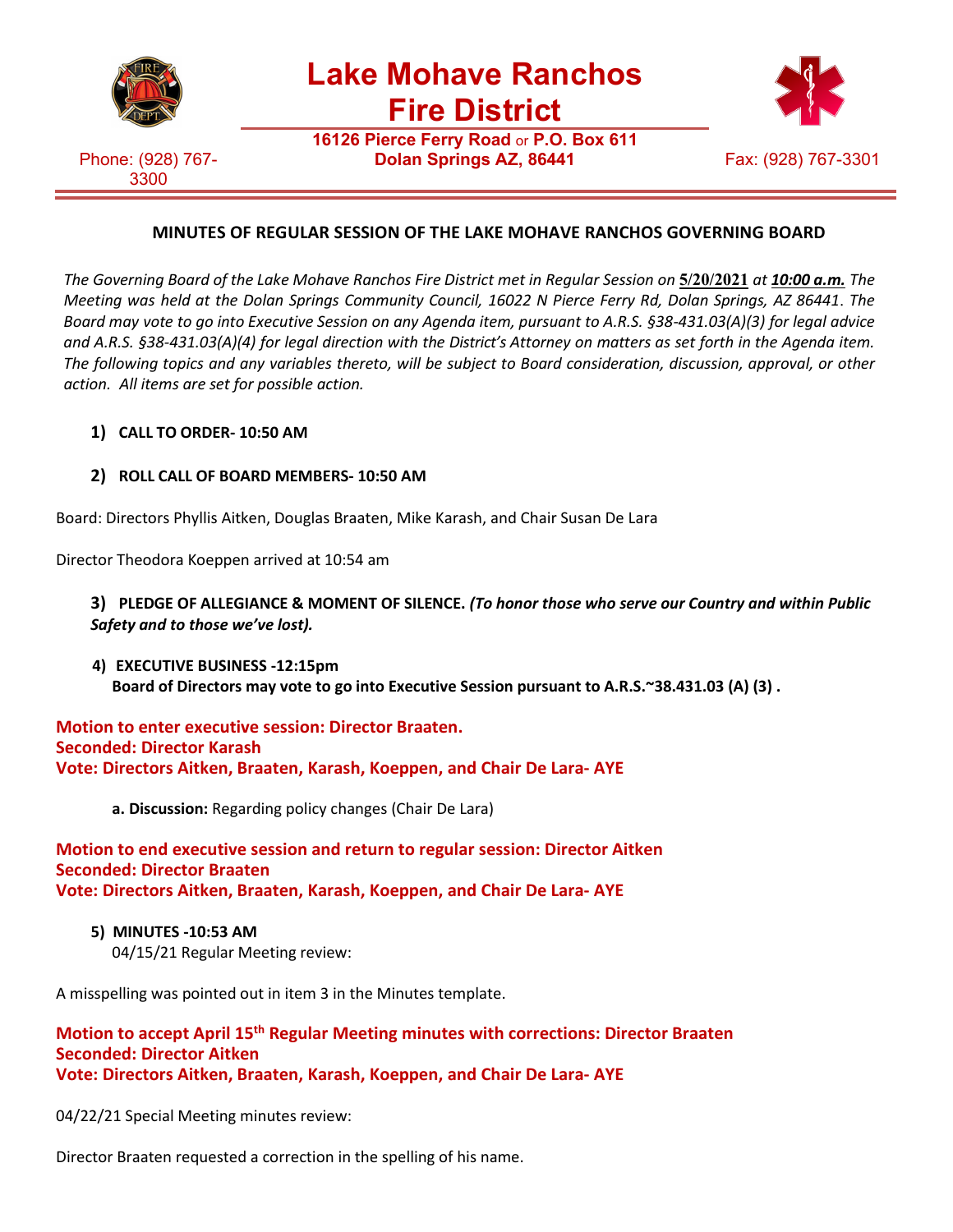# **Motion to accept April 22nd Special Meeting minutes with corrections: Director Braaten Seconded: Director Aitken Vote: Directors Aitken, Braaten, Koeppen, and Chair De Lara- AYE. Director Karash- ABSTAINED**

#### **6) FINANCIALS 11:03 AM**

Gabe Buldra attended via phone call to give his financial report for the month of April.

Mr. Buldra was pleased overall with the financials for April.

Overall operating expenses this year to date is \$713,018, which is under budget by \$155,091.

Director Braaten asked to clarify payroll, and Buldra said that it was 26 times a year.

Gabe Buldra explained what leases mean for the District, since Director Koeppen pointed out that one of the District ambulances is listed as leased. Mr. Buldra stated that since the District cannot take out traditional loans for their vehicles, the District uses something called a lease purchase. This ambulance will be owned by the District upon payoff just as with a traditional loan.

Chair De Lara brought up a new state-sponsored program that will allow the District to borrow at a much lower interest rate for unfunded liability and asked if Gabe Buldra was familiar with it. He was, however explained that there was some risk involved. He advised that it would not be beneficial to the District at this time.

Director Koeppen supplied a handout for Public Agency Retirement Services. She asked for the Board and Gabe Buldra review the program.

Chair De Lara asked if it was possible for James Vincent Group to set up accounts on Bill.com so all Board members can view invoices and see what bills are paid. Mr. Buldra said that they will handle it.

Director Braaten asked if the District is still using QuickBooks and if it was still currently being paid for. Gabe Buldra said that QuickBooks is used for payroll and that the cost is included in the James Vincent Group service.

Chair De Lara wanted Mr. Buldra to explain to the Board the role of James Vincent Group in District operations. He said that his firm's services include financial oversight, accounting, bill pay, recording of bills and transactions, and payroll. He also said that although James Vincent Group is not a CPA firm, they also have certified public accountants on staff.

Director Koeppen questioned a payment to the city of Kingman for over \$5,500. Fire Chief Bonnee said that this was for dispatch. LMRFD used to handle its own dispatch, however that service was handed over to Kingman.

**Motion to accept financials as presented: Director Aitken. Seconded: Director Koeppen Vote: Directors Aitken, Braaten, Karash, Koeppen, and Chair De Lara- AYE**

#### **7) CHIEF REPORT- 12:28 PM**

**Run Report:**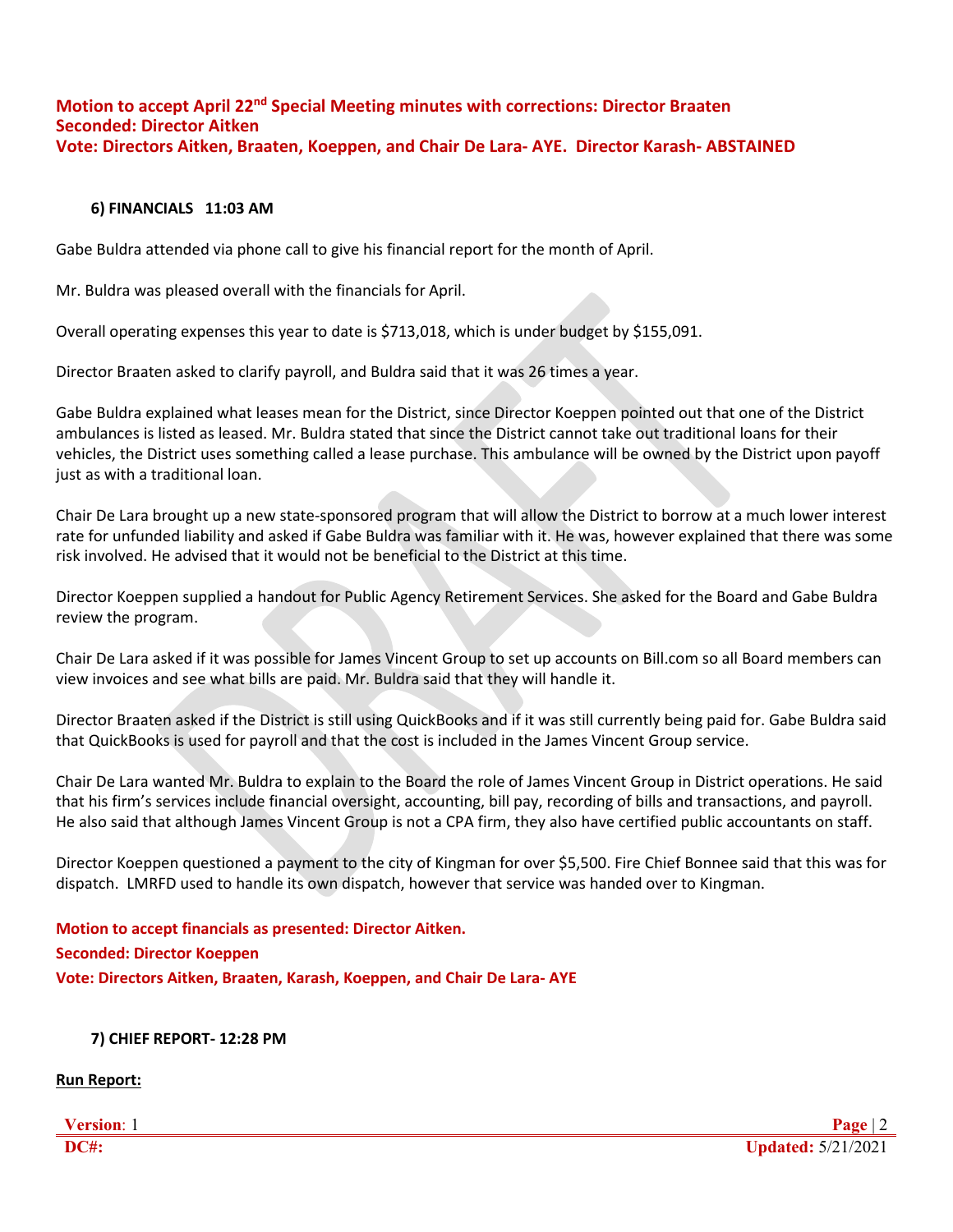AMR Transports: 0 Med Calls: 80 Dolan Transports: 51 Dolan Refusals: 3 Dolan Public Assists: 5 Fire Calls: 16 Mutual Aid Calls: 0 Highway 93 Calls: 0 Meadview Calls: 9 Meadview Transports: 8 Meadview Refusals: 1 Meadview Public Assists: 0 Meadview Coverage Days: 16

#### **Meetings/Conferences/Trainings:**

Fire Chief Bonnee said he was unable to attend the MCFOA meeting due to responding to the Flag wildland fire.

Night fire training will begin soon.

Annual hose testing will begin on Saturday and take about 3 weeks to complete. Hoses are being brought down to Station 41 for the testing.

Chair De Lara asked if we should call the fire department if we see anyone burning during the current bans. Fire Chief Bonnee said yes, however LMRFD is currently not giving out citations due to issues with the courts.

#### **District Properties:**

The new garage doors for Stations 41 and 43 have been finished and installation dates will be settled in the next two weeks.

More clutter has been removed from Stations 41 and 43 as part of the cleanup effort.

#### **District Vehicles:**

The new Type-3 truck received from the state has had the LMRFD decals installed and it is now in service.

The newest engine was put in service up at Station 43.

Brush Truck 416 was repaired and put back into service.

The ambulance R-435 blew the motor en route back from a call and estimates are in works to get it repaired. It is Chief Bonnee's opinion that the it is worth getting the motor replaced since the transmission and rear end had already been replaced, among other things.

Chair De Lara asked if the current problems with 4-435 was due to lack of maintenance. Fire Chief Bonnee was not certain. She then asked if more than one estimate was being obtained, and if it was worth just replacing the ambulance. Fire Chief Bonnee responded that it was not cost-effective to replace the ambulance and that multiple estimates were being sought after for the work.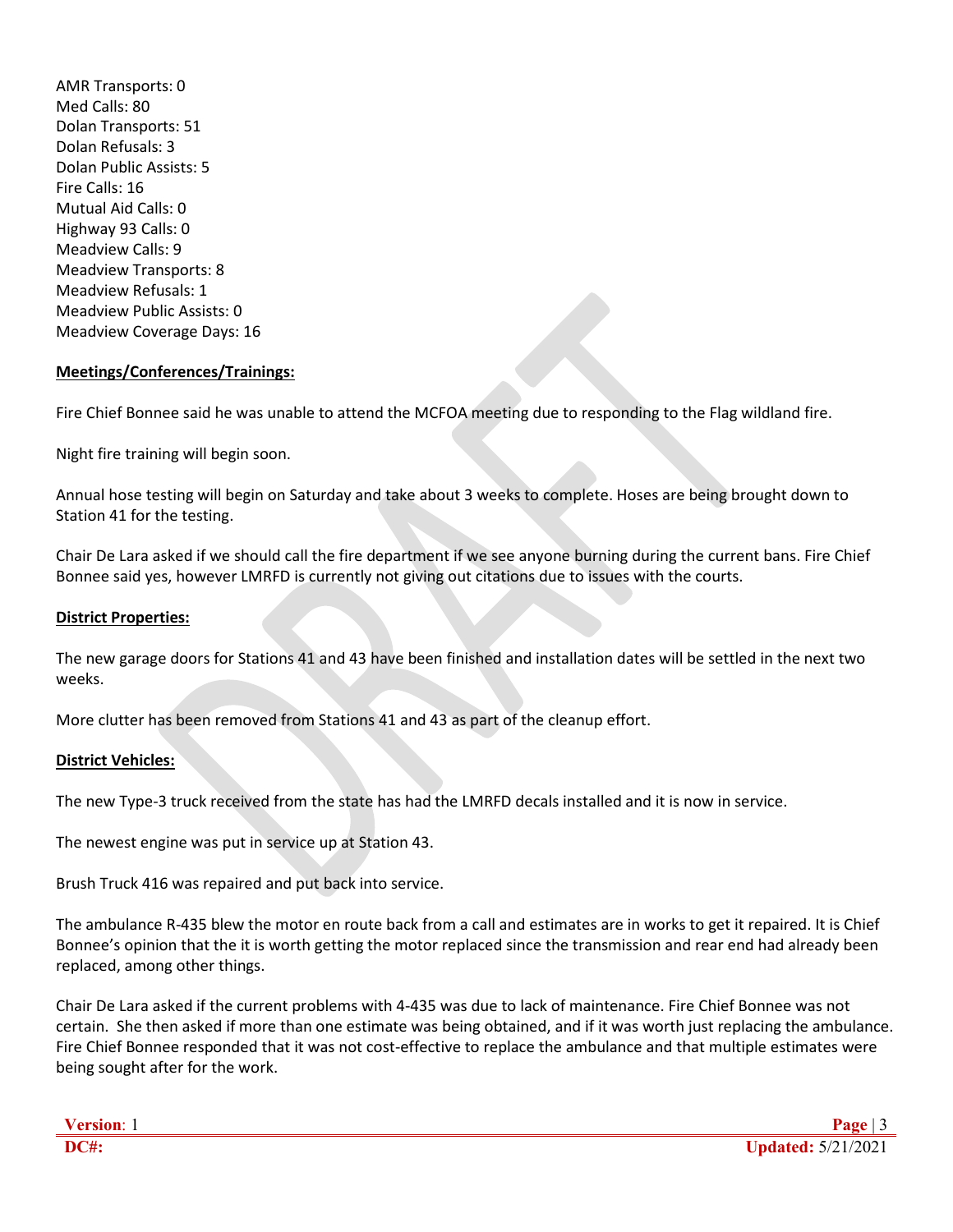Chair De Lara stated that the Board could do a Special meeting to approve the work when the estimates are obtained so work could begin as soon as possible. Fire Chief Bonnee also confirmed that it was the plan to tag this expense under the remains of this year's budget.

#### **Projects in the Works:**

The new air packs received on the AFG grant have been shipped and we are awaiting delivery. New radios have arrived and are being programmed and installed in the apparatus.

Still waiting on Type 6 truck to be delivered from the state.

Billing has been submitted for LMRFD involvement in the Flag fire and we are currently expecting to be paid \$34,451.25 for that. Fire Chief Bonnee stated that none of the previous chiefs had participated in the Wildland project that this Flag fire was a part of and future payouts may meet or exceed 35K depending on how long the department remains on these fires.

The evaluation from the State for LMRFD on the Flag fire was exemplary. Copies of the evaluation are going to be provided to the Board and the public.

Fire Chief Bonnee expressed concern that there were rumors that he was stripping personnel and apparatus from the District while LMRFD responded to the Flag fire. The Fire Chief wanted to stress that the District still remained fully staffed and covered during this event.

Chair De Lara said that the residents that live in the area that the Flag fire affected are grateful, and due in part to our fire fighters' efforts those homes were saved. Fire Chief Bonnee replied that there was one deck and one well shed that sustained damage, but nothing else.

### **8) TECHNICAL COMMITTEE REPORT (Director Braaten/Ellen Rey Bower) 02:30 PM**

Ellen Rey Bower and Director Braaten presented that the Technical voted to go into Recess until September.

### **9) REGULAR SESSION- 11:38 AM**

### **a. Discussion and possible action**: Tentative adoption of 2021/2022 fiscal year budget. (Chair De Lara)

Gabe Buldra presented the LMRFD 2021/2022 budget.

Some points of interest include a new payout from the state for tax revenue generated by marijuana sales. Gabe Buldra projects that the District will receive 15K a year annually if tax revenue holds. He stated that this was designed to pay pensions, and suggests the District use this money to pay off PSPRS.

Director Koeppen asked why the budget for fuel was reduced considerably. Mr. Buldra answered that historically, the District only spent 30K at the very most. So he budgeted accordingly.

Grants were also reduced to a 5K placeholder. If the District receives a small grant then it's okay to receive it with no amendment to the budget. However, if a large one comes in it is Mr. Buldra's recommendation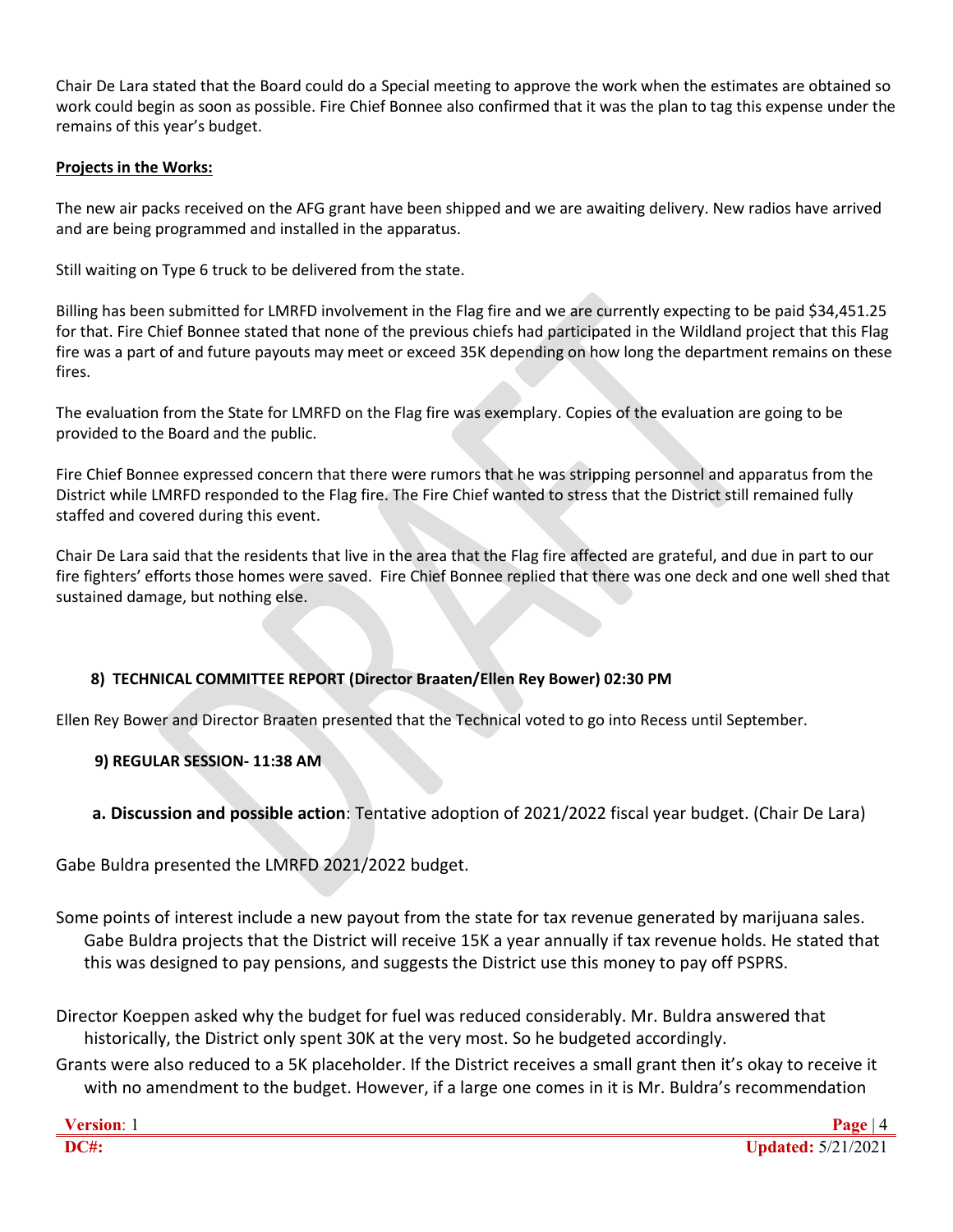that the Board amend the budget to accommodate it.

De Lara asked about workers' comp, since it's different from last year. Gabe Buldra said that it was based on actual expenses, which last year was not.

The proposed budget will be posted to the public to review, and then a vote to accept and adopt will occur next regular Board meeting in June.

**Motion to tentatively adopt proposed 2021/2022 budget: Director Karash Seconded: Director Aitken Vote: Directors Aitken, Braaten, Karash, Koeppen, and Chair De Lara- AYE**

**b. Discussion and possible action:** Request for proposals on auditor services. (Chair De Lara)

De Lara said that she has some concerns about the auditor used in the past and felt it would be in the best interest of the District to obtain quotes for the 2020-2021 fiscal year. She stated that she had reached out to Mr. Buldra and asked if he knew of some auditors.

Gabe Buldra said that James Vincent group will prepare a request for proposals summary and send them out to firms that work with fire districts. He said that the requests will have a set deadline by July  $9^{th}$ , and suspects that the District will have at least three proposals.

Chair De Lara asked what the price for last year's audit was, and Charlotte Kiffer stated that it was around 9K.

Charlotte Kiffer also asked if LMRFD owned the land that Station 41 is located on, because if so, it was not reflected on past audits. Fire Chief Bonnee responded that the District leases the land from BLM, for the amount of \$20 per year.

Chair De Lara asked to find out if the Dolan Springs Library and Chamber buildings were also on the lease.

**Motion to place the audit of LMRFD 2020-2021 fiscal year out for bids: Director Aitken Seconded: Director Koeppen Vote: Directors Aitken, Braaten, Karash, Koeppen, and Chair De Lara- AYE**

**c**. **Discussion and possible action:** Wells Fargo line of credit request. (Chief Bonnee)

Chair De Lara explained that this line of credit was simply a renewal and there was no plans to actually use it. Gabe Buldra added that with the financial state of LMRFD, there was minimal need. However, it is good to keep in the event of unforeseen circumstances.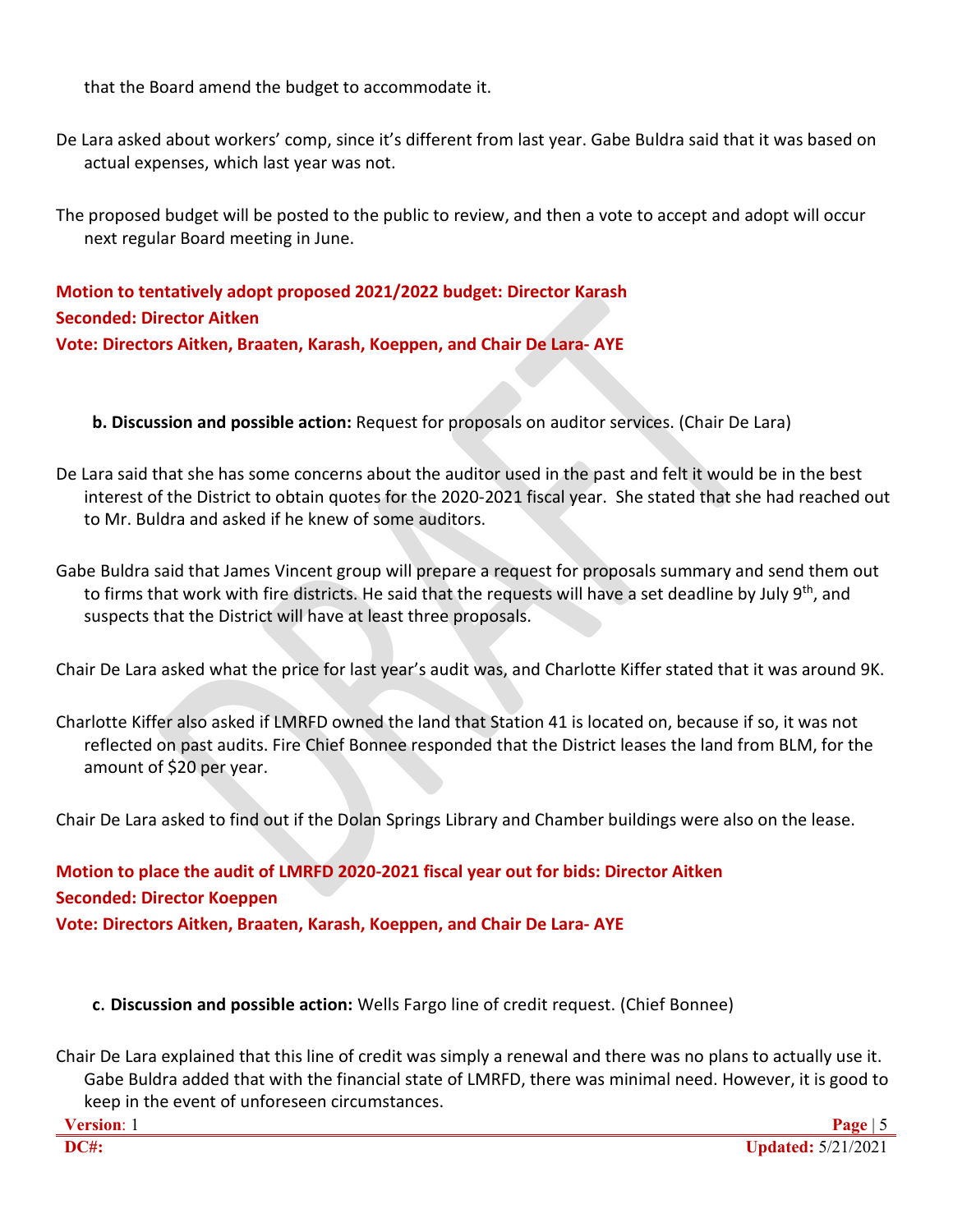Chair De Lara asked who would be able to sign for this renewal, and Mr. Buldra said that the Chair can sign.

# **Motion to approve and sign the Wells Fargo Line of Credit Request: Director Braaten. Seconded: Director Aitken**

# **Vote: Directors Aitken, Braaten, Karash, Koeppen, and Chair De Lara- AYE**

**d. Discussion and possible action**: The possible pursuit of acquiring a loan to satisfy the unfunded liability funds for RSPS at a lower interest rate than what we are paying currently. (Chair De Lara)

Discussion for this item was covered during the Financial presentation in section 6.

### **e**. **Discussion and possible action:** Lexipol renewal. (Director Aitken)

Director Aitken explained that Lexipol generated policies and procedures for LMRFD in the past. However, with the current work done by District to overhaul LMRFD policy manuals, she felt that Lexipol's services were no longer required. Chair De Lara agreed with this opinion.

Gabe Buldra stated that he did not include Lexipol in the proposed budget.

# **Motion to discontinue the use of Lexipol services: Director Aitken Seconded: Director Braaten Vote: Directors Aitken, Braaten, Karash, Koeppen, and Chair De Lara- AYE**

**f. Discussion and possible action:** Review of Policy and Procedure Manuals. (Chair De Lara)

Policy and Procedure manuals were distributed to the Board via thumb drives. At this time, not everyone had time to review them. Chair De Lara requested that the manuals, including the latest AFDA manual, be available to the board through an employee portal.

Chair De Lara asked if the removal of particular items in the manuals had been completed. Fire Chief Bonnee answered that it was done.

Fire Chief Bonnee brought up the accrual rates for PTO. He stated that were currently offer the lowest rates in the state of Arizona and suggested that it be increased to 3.16%. This number is still very low, but better than what was stated in the previous manuals. That would amount to 4 days off a year.

Chair De Lara was worried about the low accrual rate. Director Koeppen suggested that the Board should be supplied with a printout for suggested changes to the accrual rate before a decision was made.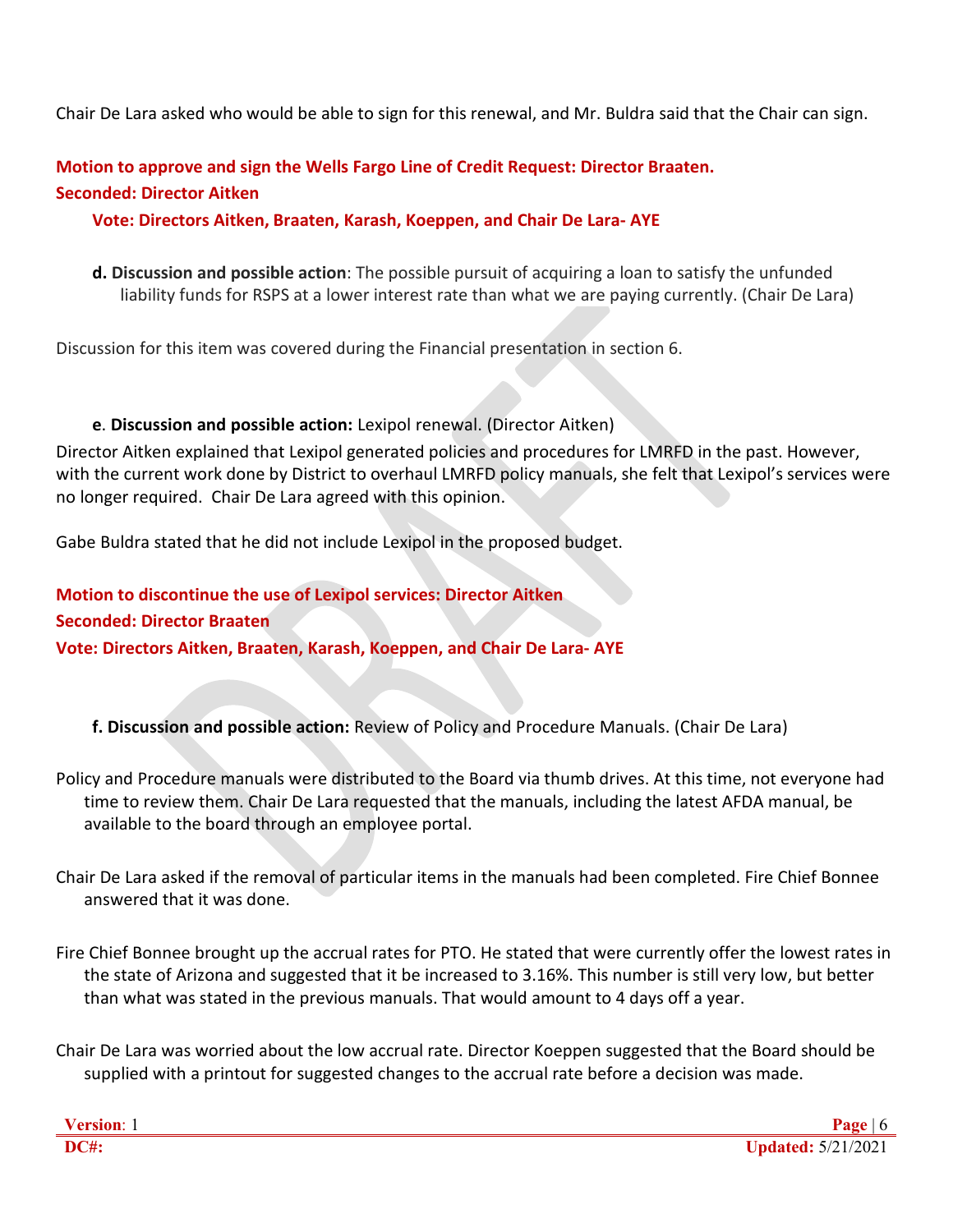Chair De Lara asked about sick leave. Fire Chief Bonnee said that 48 hours of sick time is provided. The Board agreed that this was reasonable and fair.

**g. Discussion and possible action:** Labor Commission complaints. (Phyllis Aitken)

Director Aitken said that Gabe Buldra supplied paystubs for former employees in question. She said she found some inconsistencies in reported vacation time for one individual, and that there was an overpayment.

Chair De Lara suggested that this discrepancy is addressed in a small claims suit.

Director Koeppen added that the Board should wait for the Labor Commission to finish their investigation before moving forward, as further documentation from them may present a stronger case.

Director Aitken then said that for another ex-employee, there was a question about sick leave.

**Motion to wait until Labor Commission results are available before resuming discussion: Director Koeppen Seconded: Director Aitken**

**Vote: Directors Aitken, Braaten, Karash, Koeppen, and Chair De Lara- AYE**

**h**. **Discussion and possible action:** Email backup issues and solutions. (Chair De Lara)

Adam Barnes of Drive By Geek was not able to be present, however briefed Chair De Lara prior to the meeting on an upcoming email disruption. She explained to the Board that Mr. Barnes has found a way to quickly and efficiently back up emails, but it will involve password resets for all affected accounts. Mr. Barnes will give notice before this occurs and be in contact with Board members to reset their passwords.

Director Aitken asked if it was necessary to back up email addresses currently in use. Glenn Gardner spoke up and said it was important to do so, as it is possible for current emails to still be permanently lost. Chair De Lara also stressed that the District was still under an AG investigation and may request access to emailseven personal ones.

There was also discussion about bringing web duties back in-house and will be investigated further.

**i. Discussion and possible action:** Adoption of a formal policy requiring the LMRFD Fire Chief to be a CEP. (Chair De Lara)

CEP: Certified Emergency Paramedic.

Fire Chief Bonnee expressed that with the number of staff and apparatus, it is imperative that the Fire Chief has full certifications to fulfill any duty while out on a call. He brought up an example in the last two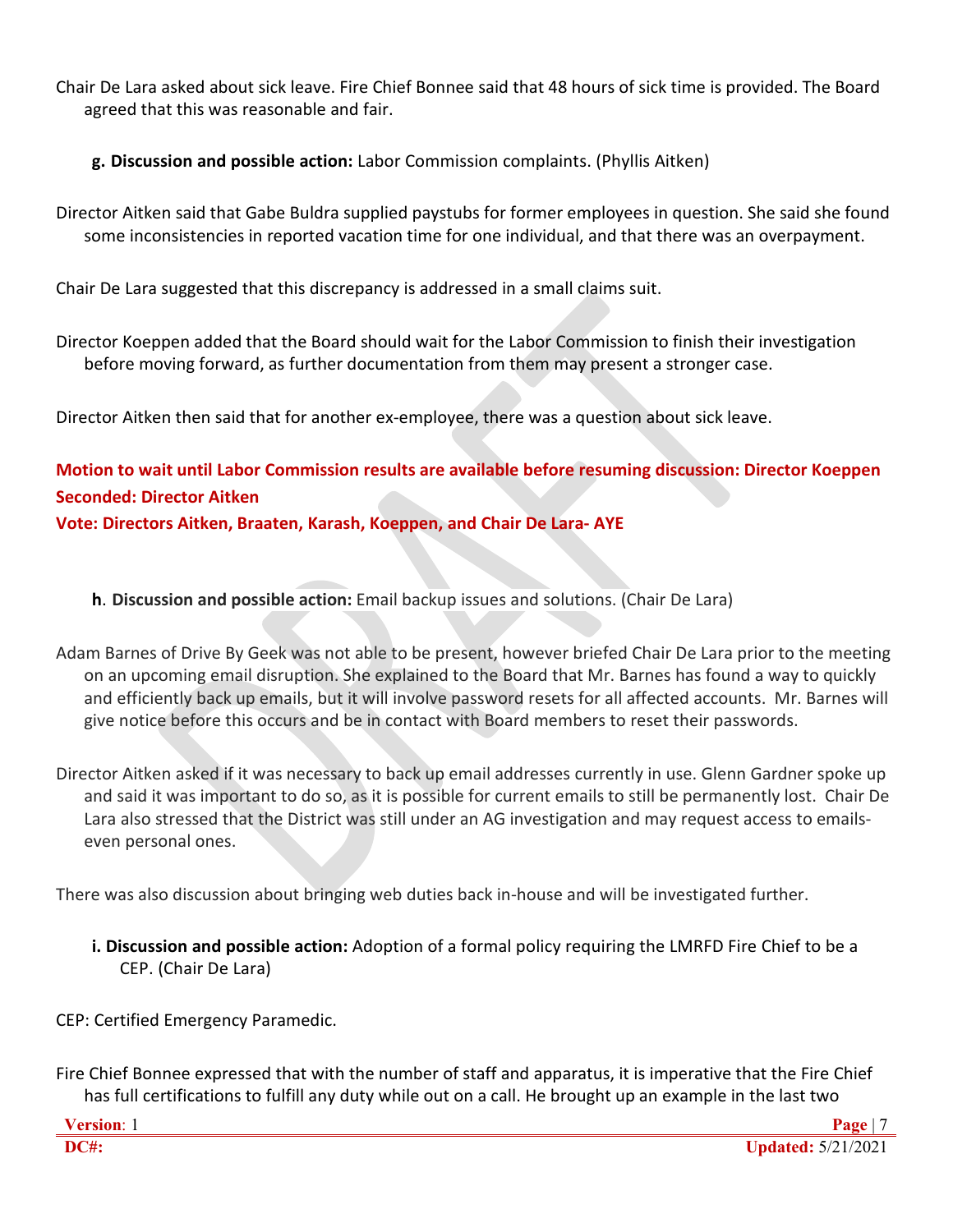weeks where he was required to transport patients to the hospital himself as the other paramedic on duty was busy transporting other patients. If the Fire Chief did not have CEP certifications, then those patients would have needed to wait for transport until the paramedic on duty was able to come back and retrieve them.

- Director Karash also added that Kingman Regional Medical Center (KRMC) also enforces restrictions that prevent EMTs from performing particular duties. Fire Chief Bonnee expanded on this by saying that, as an example, paramedics are the only ones that can restock drugs on the rigs.
- Members of the public Charlotte Kiffer and Ellen Rey Bower spoke up. Kiffer stressed that it is important that LMRFD maintain a working chief and not just an administrative one. Bower agreed and suggested that it should be made policy.
- Director Braaten asked what it would cost the District to employ another paramedic if the Fire Chief did not have the CEP certification. Fire Chief Bonnee said it would require two new employees at 100K total. He expanded on this by adding that to fully staff Meadview, it would cost 300K per year including paramedics.

# **Motion to adopt a formal policy to require the LMRFD Fire Chief be CEP certified: Director Koeppen Seconded: Director Aitken**

**Vote: Directors Aitken, Braaten, Karash, Koeppen, and Chair De Lara- AYE**

- **j. Discussion and possible action:** Fire Chief Bonnee performance review. (Chair De Lara)
- Performance review forms were distributed to the Board. De Lara explained that the Board members are making a decision on whether or not they approve of Bonnee as Fire Chief and whether or not to give him a pay increase up to 5%. If there are any concerns, they can be added at the bottom of the review forms. Also, if the Board wishes to read the reviews done by Bonnee's staff to help in their decision, then Director Aitken may provide them.
- Director Koeppen asked to be excused from the evaluation as she felt she did not have enough experience with Bonnee as Fire Chief to make a decision. De Lara consented and told her that if she wished to fill out a review form, she is still welcome to do so.
- Chair De Lara asked Fire Chief Bonnee if he wanted the discussions about his performance review to be in Regular session or done privately in Executive session. Bonnee said he was comfortable doing it publicly, and a T-38 form will be submitted.
	- **k. Discussion and possible action:** Wildland program equipment. (Chief Bonnee)
- Fire Chief Bonnee said that there is equipment required for wildland assignments that LMRFD does not currently possess. For instance, the new radios are not useable in those kinds of environments. LMRFD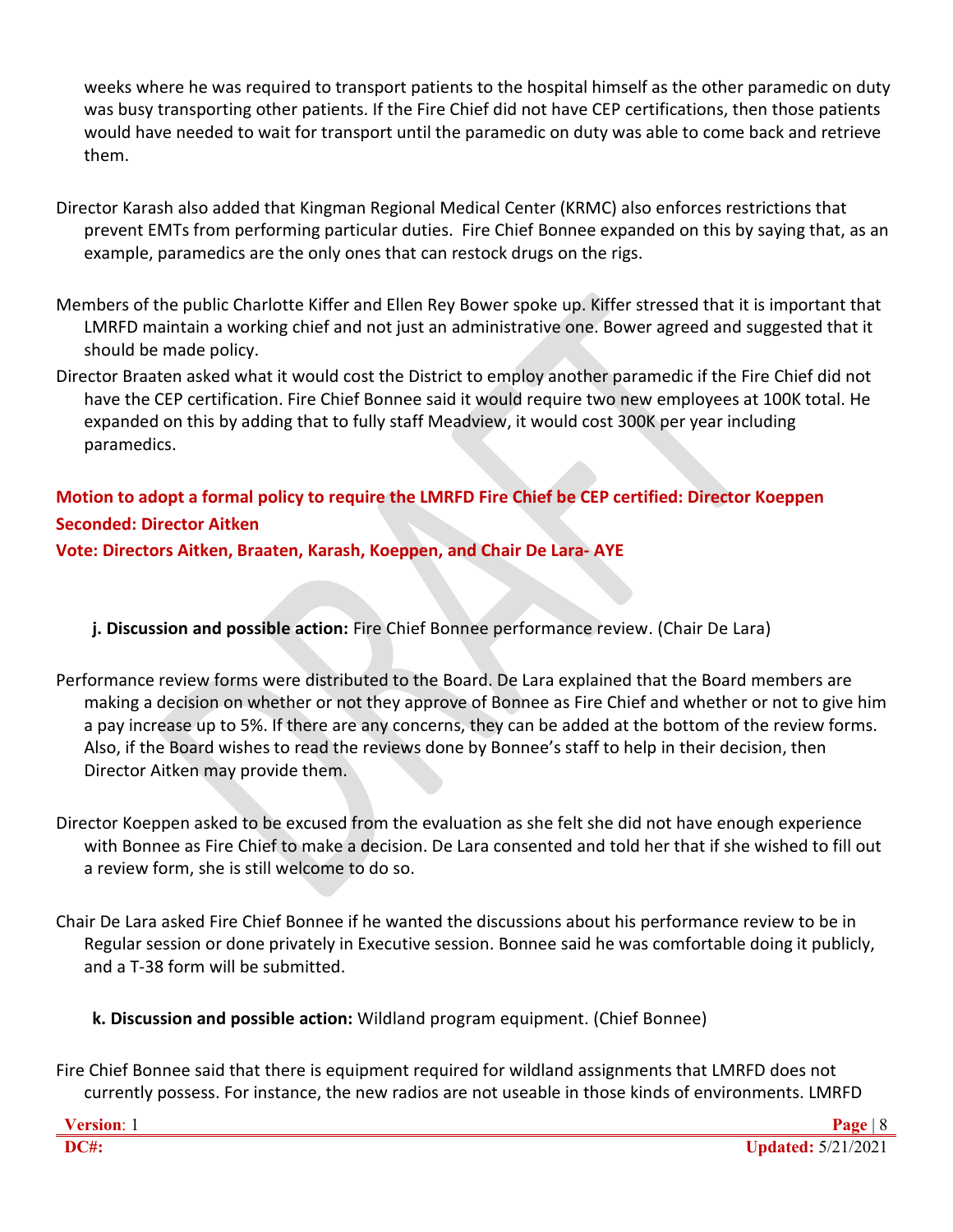was nearly kicked off the Flag fire for the lack of functioning radios, however a couple were lent to our fire fighters for the duration.

There is a single dealer for these required radios that operates out of Vegas. Bonnee supplied a quote to the Board for 4 radios at a steep discount. De Lara asked if Bonnee suspects that we may need more radios in a year, and whether or not the District should purchase a couple extra. Fire Chief Bonnee said he will ask the dealer about it.

The fire packs that LMRFD currently use are 25 years old and out of compliance. Fire Chief Bonnee found replacement packs along with complete clothing kits that are suitable for Wildland deployment. Director Aitken added that it may be a requirement for shirts to reflect specific information such as the designated number of the apparatus. Fire Chief Bonnee said that he could add info onto the shirts.

**Motion to order 4 radios and 6 complete gear packs: Chair De Lara. Seconded: Director Aitken Vote: Directors Aitken, Braaten, Karash, Koeppen, and Chair De Lara- AYE**

**l. Discussion and possible action**: Appointing a Chairperson for the PSPRS Board. (Chair De Lara)

Chair De Lara asked Director Koeppen if she would do it, and Director Koeppen agreed.

**Motion to make Director Koeppen Chairperson for the PSPRS Board: Chair De Lara Seconded: Director Aitken Vote: Directors Aitken, Braaten, Karash, Koeppen, and Chair De Lara- AYE**

**m. Discussion and possible action:** Regarding policy changes. (Chair De Lara)

Chair De Lara said that the attorney supplied counsel on this matter. The attorney stated that via statute, the District cannot make a policy that requires a super majority. A majority of the quorum is the only requirement to pass any motion.

10) CALL to the PUBLIC. (The Fire District Board is not permitted to discuss or take action on any item(s) that are *not on the Agenda that are raised in the call to the public. However, individual Board Members may be permitted to respond to criticism directed to them. Otherwise, the Board may direct that staff review the matter or that the matter be placed on a future agenda. The Fire District Board cannot discuss or take legal action on any issue raised during the Call to the Public due to restriction of the Open Meeting Law).*